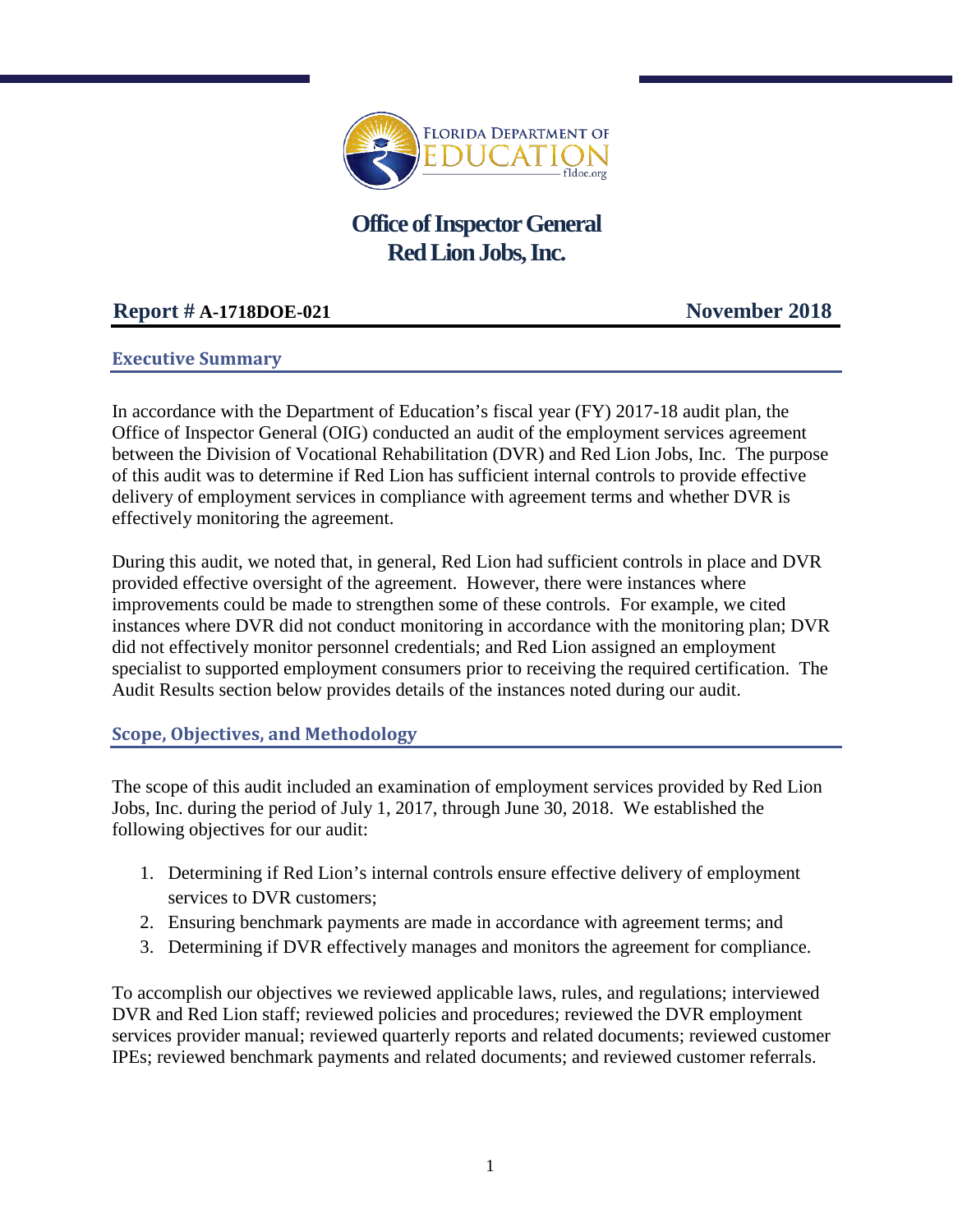#### **Background**

The Division of Vocational Rehabilitation (DVR) is a federal-state program committed to helping people who have physical or mental disabilities find and maintain meaningful employment and enhance their independence. DVR accomplishes this by providing employment support and job placement assistance to eligible individuals with disabilities. DVR utilizes vendors for people with disabilities who require specific services or equipment to help them prepare for, gain, and retain employment.

DVR and Red Lion Jobs, Inc. entered into an agreement on May 26, 2017, to provide employment services to eligible DVR customers in accordance with the DVR Employment Services Provider Manual. The manual defines employment services as services provided to a DVR customer to assist them in achieving a positive employment outcome. Services may include pre-placement training, employment services, supported employment services, or on-thejob training services. DVR pays Red Lion a fixed rate for accomplishing benchmarks, as defined in the provider manual.

#### **Audit Results**

Finding 1: DVR did not conduct monitoring in accordance with the monitoring plan.

The Provider Manual states "VR will designate a Provider Manager, housed in VR Headquarters, to work with the Provider on all things related to registration, staff qualifications and administrative matters. The Provider Manager is also responsible for processing payments and monitoring Provider performance."

Per the DVR Employment Services Contract Monitoring Plan, "A complete risk assessment is performed on all VR Employment Services contracts prior to contract execution. Risk will be reassessed at the end of each contract year. The assigned risk score drives the type and frequency of monitoring conducted. Monitoring activities include, but are not limited to, reviewing Rehabilitation Information Management System (RIMS) data, including expenditure data and case records; interviewing stakeholders, including VR Counselors, Contract Liaisons, and Customers; and visiting the Provider's location.

Regardless of risk score, all contracts will be monitored at least once per contract term following the Monitoring Activity Plan Process outlined in the VR Employment Services Provider Monitoring Guidebook.

Risk based monitoring will be performed as follows:

- Medium o Semi-annual RIMS data analysis;
- Risk o Semi-annual random sample case review, including customer interviews; and
	- o Full monitoring once every 18 months."

DVR completed a Risk Assessment and Contract Monitoring Plan and rated Red Lion as medium risk. We determined DVR did not conduct monitoring in accordance with the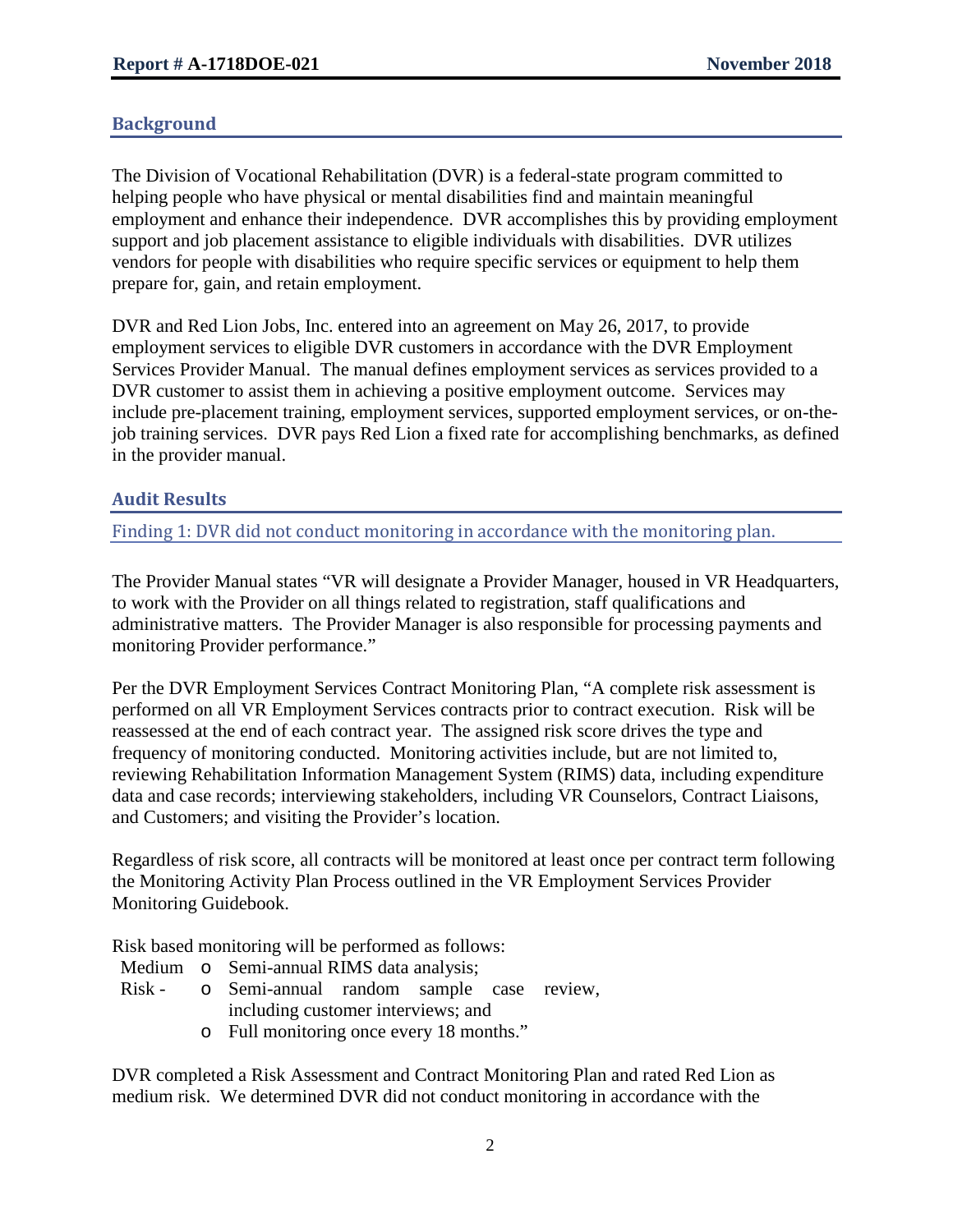monitoring plan. DVR provided a monitoring summary report from July 1, 2016, to March 7, 2018. However, the report appeared to be a spreadsheet of raw data. Per DVR staff, they initiated the desktop monitoring in September 2017, but due to internal assignment changes, they did not complete the monitoring and did not send the results to Red Lion. The current DVR monitoring consists of reviews of the submitted invoices and supporting documentation, as well as review of the quarterly reports.

Not monitoring providers based on the risk evaluation increases the risk that noncompliance with the terms of the provider manual will go undetected. In addition, not communicating the monitoring results or providing improvement recommendations limits Red Lion's ability to improve its processes.

#### *Recommendation*

We recommend DVR conduct semi-annual RIMS data analyses and sample case reviews and conduct full monitoring once every 18 months of the Red Lion agreement based on the risk evaluation. In addition, we recommend DVR promptly provide the monitoring results and recommendations for improvement to Red Lion and ensure corrective action has been initiated on noted deficiencies.

## *DVR Management Response*

Concur. DVR has put new monitoring processes in place that changed the monitoring frequency associated with each risk level. We have reassessed risk level for all providers. Red Lion Jobs, Inc. is now considered a low risk Provider, requiring full monitoring every 36 months. New monitoring processes now include providing the monitoring results and recommendations to the Provider.

Finding 2: One Red Lion employee did not have proper credentials to provide supported employment services, and DVR did not ensure required personnel credentials were obtained prior to approval.

Per the Employment Services Provider Manual, "All Provider staff assigned to work with VR customers must be approved by VR's Vendor Registration Unit. The Provider must submit a completed Employee Contact Form to the VR Vendor Registration unit within five (5) days of hiring for all employees hired after initial vendor registration who will be providing direct services. Newly hired employees may not provide services to VR customers until VR has approved and registered the employee. The Provider must also submit an Employee Contact Form within five (5) days of termination to remove any employee no longer providing direct services to VR Customers. The Provider must submit a list of all staff currently engage in the provision of VR services to the Provider Manager no later than thirty (30) days after the end of each quarter. Failure to comply with all Vendor Registration requirements is cause for benchmark payment denial, suspension, and/or revocation of registration. Additionally, the Provider may be required to provide repayment of any services deemed to have been provided during the period [of] non-compliance."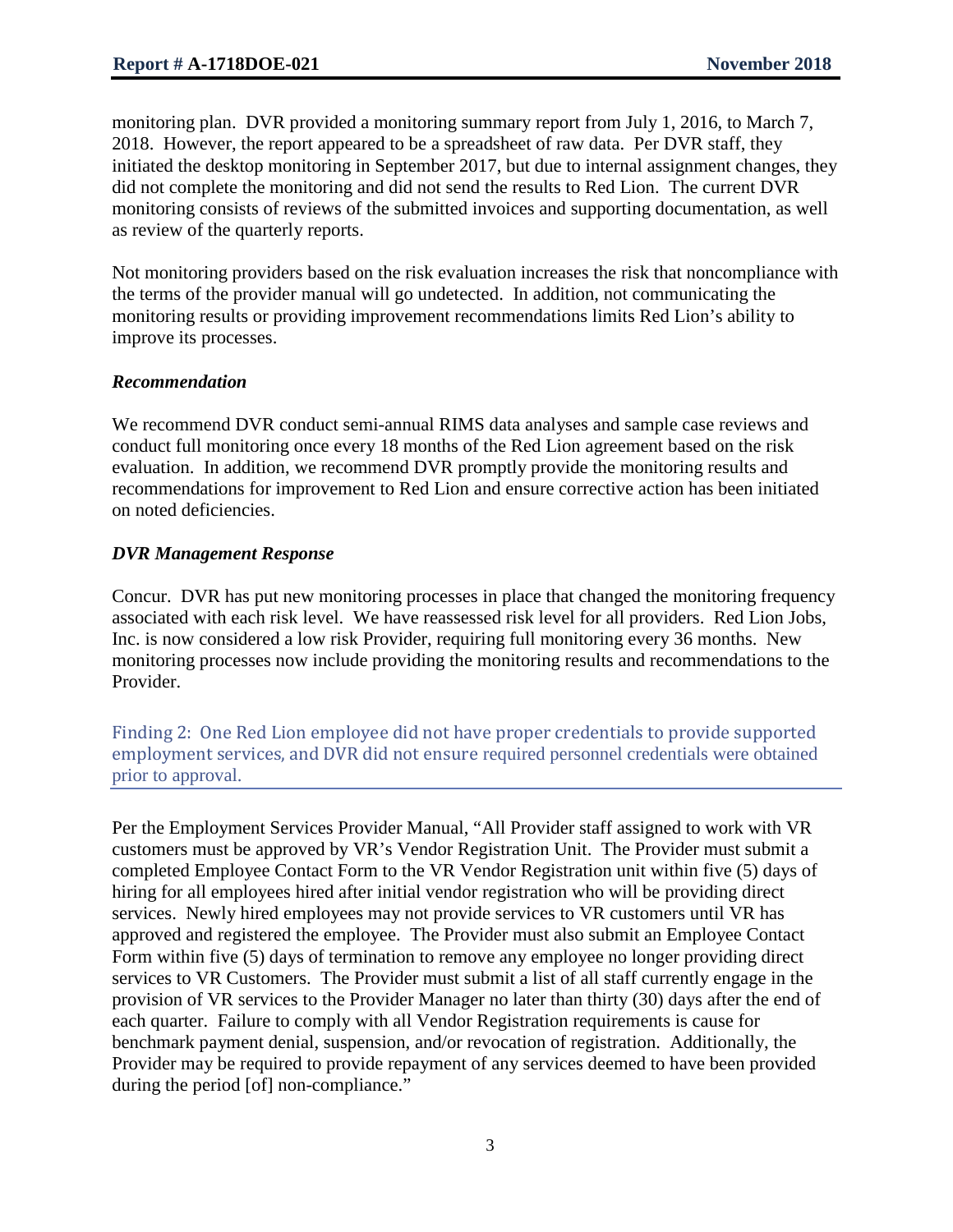The Florida Agency for Persons with Disabilities (APD) requires Supported Employment Coaching Training to be successfully completed to provide supported employment services.

During the period of July 1, 2017, through June 30, 2018, Red Lion reported 33 personnel as providing employment services to DVR customers. Of the 33 personnel, Red Lion reported 20 as supported employment specialists. We reviewed the files of all 20 reported supported employment specialists to verify that the employees obtained the required Supported Employment (SE) training prior to providing supported employment services and that DVR confirmed the personnel credentials prior to payment of benchmarks.

We determined one of the Red Lion specialists did not obtain the SE training prior to providing supported employment services. The specialist obtained the SE training from APD August 24- 25, 2017, and Red Lion reported the personnel as a supported employment specialist during the first and second quarters of 2017. Red Lion previously reported the individual as an employment specialist. The specialist departed with Red Lion on October 17, 2017. Per RIMS data, the Red Lion specialist provided supported employment services to four supported employment customers prior to August 24, 2017. The cases are as follows:

- 1. VR0812044 Referral Date 7/5/2017
	- a. Benchmark Date: 7/17/17 for SE-Individual Care Plan
		- i. DVR approved the invoice on 9/6/17 and paid Red Lion \$1,334.00.
- 2. VR0522727 Referral Date 1/27/2017
	- a. The specialist did not make contact with the consumer and DVR closed the case due to non-response.
- 3. VR0625480 Referral Date 12/15/2014
	- a. While the specialist did provide services, Red Lion did not achieve any benchmarks.
- 4. VR0762371 Referral Date 6/22/2017
	- a. Benchmark Date: 9/4/17 for SE-Job Placement
		- i. DVR approved the invoice on 1/23/18 and paid Red Lion \$1,334.00.
	- b. Benchmark Date: 10/3/17 for SE-Stabilization
		- i. DVR approved the invoice on 1/23/18 and paid Red Lion \$1,779.00.

While Red Lion only achieved one benchmark prior to the specialist obtaining her SE certification in the four cases identified above, Red Lion assigned the specialist to all four cases prior to her certification. DVR did not have a copy of the specialist's SE certification on file and did not verify the SE credentials upon receipt of the quarterly report. Through monitoring of RIMS, DVR should have identified that Red Lion assigned supported employment customers to a non-certified employment specialist and denied payment for benchmarks in which the specialist provided supported employment services prior to SE certification.

Per Red Lion staff, the identified specialist signed up for the first SE training class that had a seat available after her clearance by the state to be an employment specialist. The first seat available was August 2017. Meanwhile, the specialist rendered professional services for the identified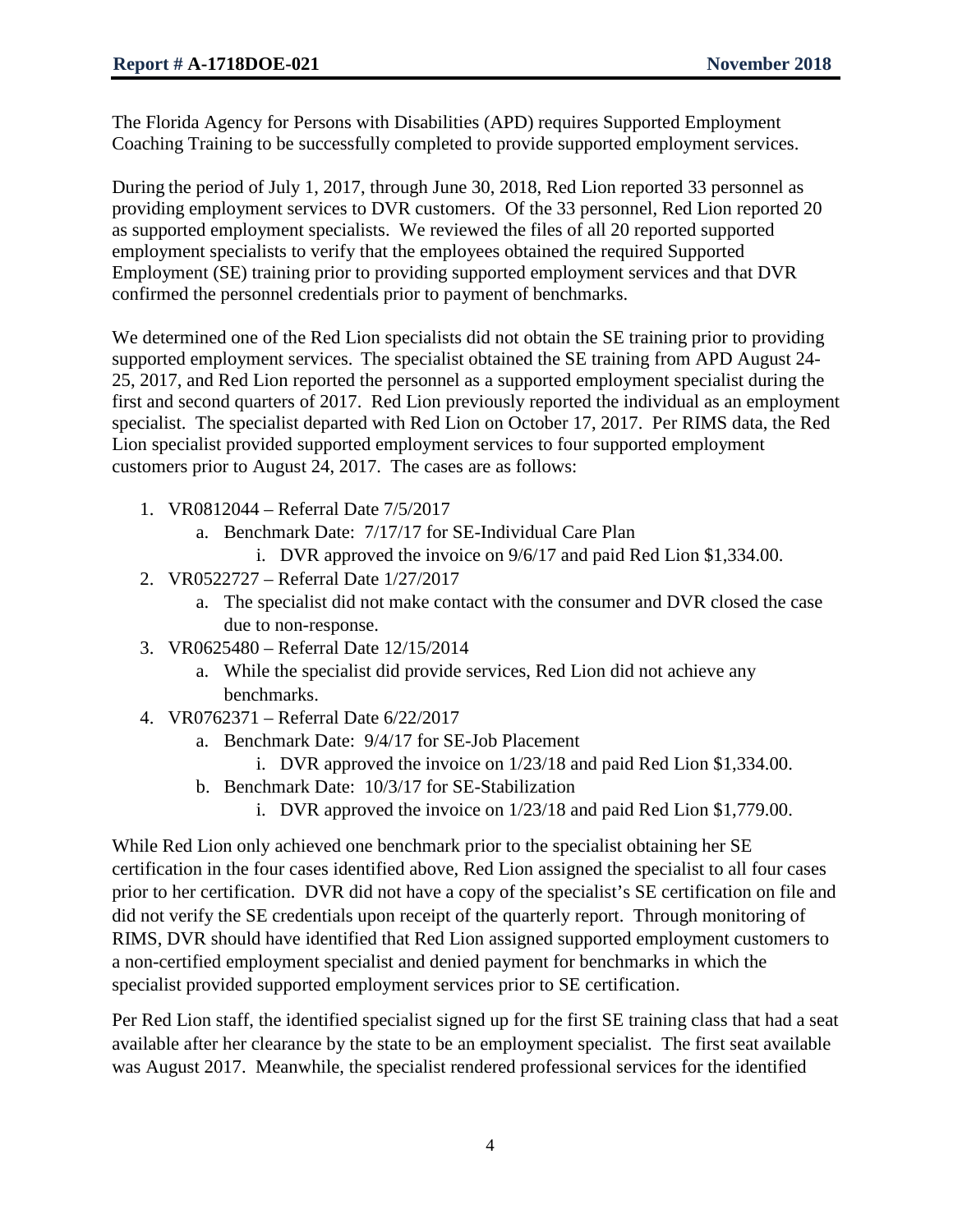supported employment consumers so as not to let the cases "sit" without service. Red Lion Jobs was in error in assigning the cases to the specialist prior to the State certification class.

Allowing Red Lion employment specialists, who have not completed required SE training, provide services to supported employment customers could lead to DVR customers not receiving the needed assistance to gain and maintain employment.

#### *Recommendation*

We recommend DVR, upon receipt of the quarterly staff reports, ensure the required credentials are on file prior to approval to provide direct services. We recommend DVR review RIMS documentation on a periodic basis and ensure the specialists assigned and working on DVR customer cases obtained the proper credentials to provide the services assigned. We recommend DVR deny benchmark payments to Red Lion in cases where uncertified specialists assist DVR SE customers. We additionally recommend DVR revise the provider manual to require the providers to submit an employee contact form upon modification of a specialist's status (Ex. Status change from an employment specialist to a supported employment specialist).

We recommend Red Lion ensure all employees obtain SE certification prior to assignment to DVR SE customers.

## *DVR Management Response*

Concur. DVR will conduct a review of employment specialist credentials to ensure qualifications are accurately reflected in RIMS. It is the practice of DVR to deny benchmark payments when it is confirmed that an Employment Specialist is not qualified to provide services. DVR will include the recommended requirement in the next revision of the provider manual.

## *Red Lion Jobs, Inc. Management Response*

Concur. DVR and Red Lion Jobs, Inc. were both in error. Red Lion Jobs will ensure Employment Specialists have required certification prior to assigning supported employment cases. Red Lion Jobs, lnc. was in error in assigning any case to an Employment Specialist prior to them obtaining the two day Certification for the Supported Employment Specialist title. All of our current Employment Specialists are Certified Supported Employment Specialists. As we hire new Employment Specialists, we will get them certified as soon as possible given the class schedules offered by APD. We will submit a copy of the Certification to the State as soon as it is obtained. Until certified as a Supported Employment Specialist, Red Lion Jobs, lnc. will not be assigning any supported cases to that Employment Specialist. There was only one benchmark met, that of an ICP, during the time the Employment Specialist worked the cases. It will be most helpful if DVR conducts monitoring in accordance with monitoring plans.